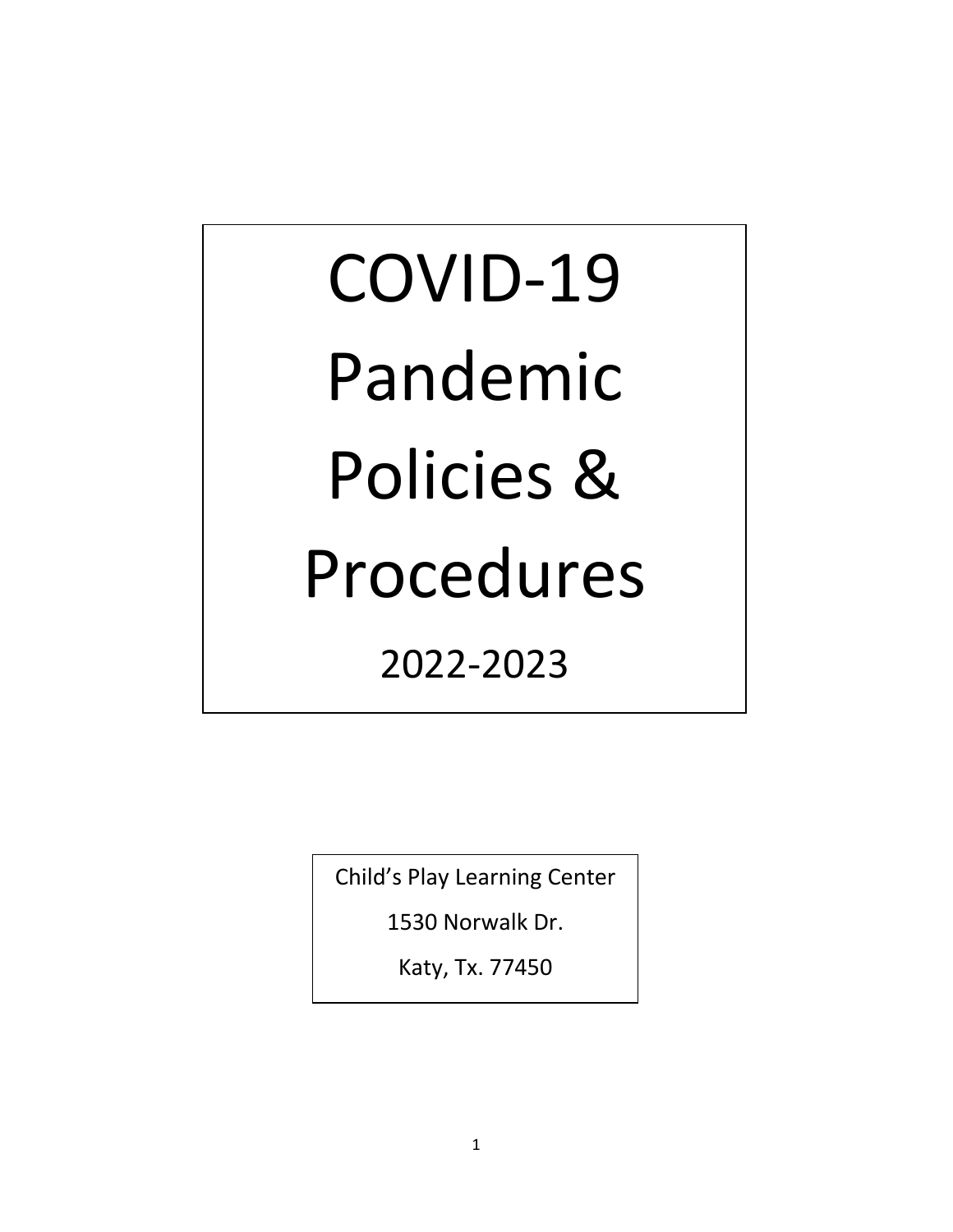# COVID-19 PANDEMIC POLICIES & PROCEDURES

The following policies and procedures will be put into place until further notice. These policies are based on recommendations and guidelines from health officials and state licensing agencies during the Covid-19 pandemic. Despite all school precautions, children, staff and families could be exposed to communicable illnesses and/or disease. Child's Play Learning Center and Epiphany of the Lord Catholic Church are not responsible for possible exposure and/or diagnosis of any illness or disease.

#### **Screening**

Parents will confirm that their child does not have symptoms of illness, or that they have not been exposed to anyone diagnosed with Covid-19 within the last 10 days.

#### **Prevention**

-Hands will be sanitized upon entering the classroom.

-Children will be taught and monitored on proper hand washing several times a day

-Social distancing will be practiced when possible during the day

-The number of people in the building will be managed to minimize chance of exposure

-Children (Age 3-5) will be dropped off/picked up in a carpool lane

-There will be staggered times for pick up in the afternoon for all ages

- All teachers will have the option to wear a mask and/or face shields

-Teachers will sanitize the toys and classroom surfaces each week

-Children with known allergies should consider staying on allergy medication to avoid being sent home with symptoms

# **Illness Exclusion**

Children will not be admitted into school if they have the following symptoms:

-Cough

-Shortness of breath or difficulty breathing

-Chills

-Muscle pain

-Headache

-Sore throat

-Loss of taste or smell